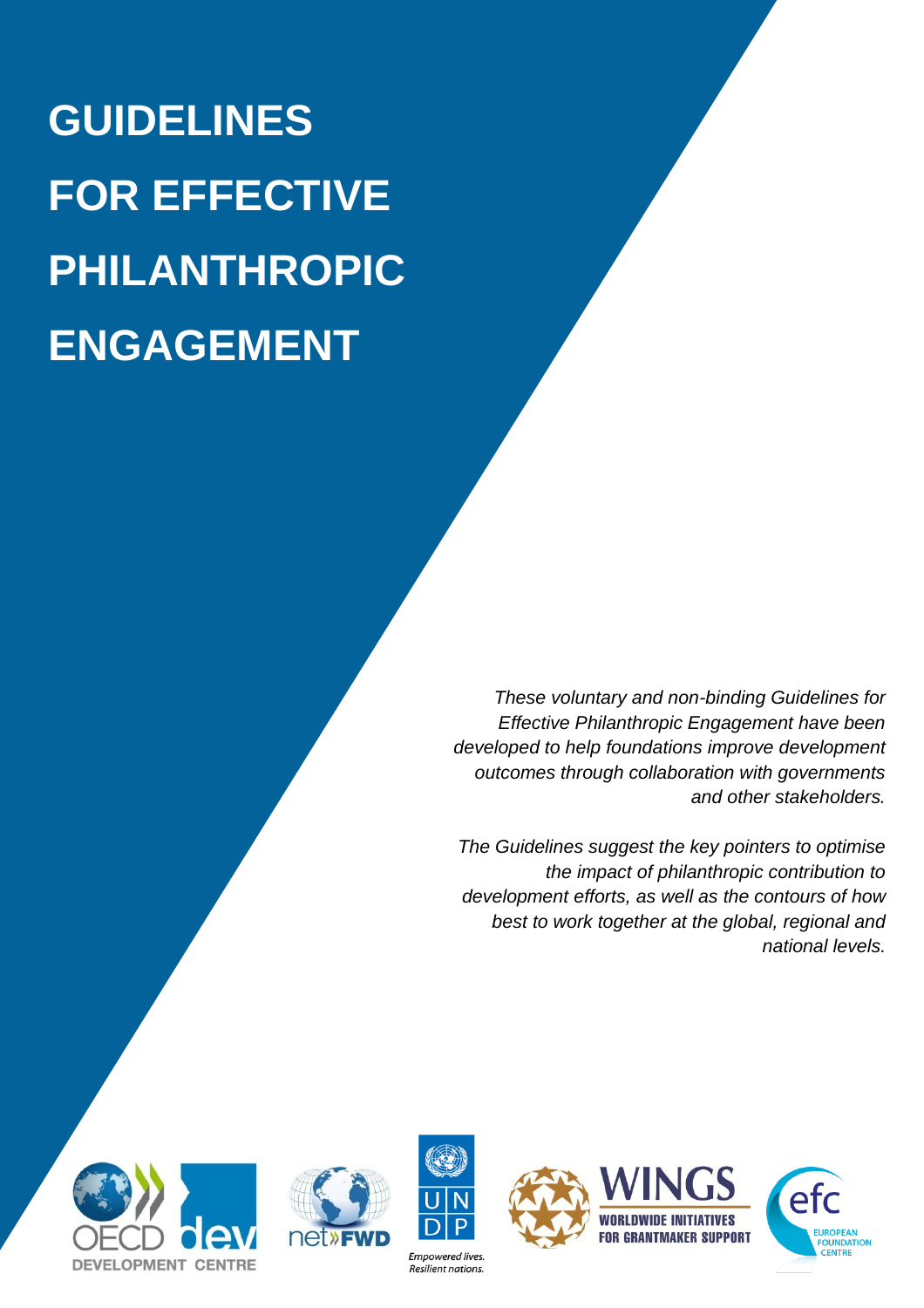# **BACKGROUND AND OBJECTIVES OF THE GUIDELINES**

Over the last decade, many philanthropic organisations working for sustainable development have enhanced their development and poverty reduction commitments in a variety of roles: as designers and implementers of programmes; and as funders, conveners or contributors to the global development agenda. Simultaneously, a growing number of foundations have recognised that the goals they pursue often converge with those of development agencies, national governments and civil society, and have therefore also become more engaged in shaping public policy and participating in high-level development forums.

Despite shared goals, a wide communication and collaboration gap often exists between foundations and governments. For philanthropic actors, governments and development agencies to work more effectively together, a deepened mutual understanding is needed at the global, country and regional levels to allow dialogue, joint learning and action.

These voluntary and non-binding Guidelines for Effective Philanthropic Engagement ('the Guidelines') have been developed to help philanthropic organisations improve development outcomes through collaboration with governments and other stakeholders.

The Guidelines do so by fostering mutual recognition between philanthropic actors, governments and development agencies on the basis of their respective comparative advantages, as well as by drawing the contours of how best to work together on the global, country and regional levels.

The Guidelines contribute to the ongoing efforts to strengthen development effectiveness and mutual accountability in the spirit of the *[Paris Declaration on Aid Effectiveness](http://www.oecd.org/dac/effectiveness/parisdeclarationandaccraagendaforaction.htm)* and the *[Busan Declaration for](http://www.oecd.org/dac/effectiveness/busanpartnership.htm)  [Effective Development Co-operation](http://www.oecd.org/dac/effectiveness/busanpartnership.htm)*. The Guidelines should be understood as a complementary, voluntary and non-binding effort of interested foundations to inform their work with insights from years of collaborative efforts among development organisations, on the basis of the commitments that governments have already pledged to.

While collaboration with all relevant development stakeholders — including civil society and the private sector — is an essential element of success, these Guidelines are designed primarily for the relationship between the philanthropic sector and governments. These can be donor governments or the governments of developing countries. Many of the Guidelines are nonetheless relevant to any type of collaboration. It should also be acknowledged that different political situations in countries of operation may entail very different approaches to partnership and that certain contexts and regimes may not actually be suited for the kind of partnerships envisaged by these Guidelines.

The Guidelines have been initiated by a significant number of philanthropic actors, which can be broadly defined as independent, non-state entities that associate private resources and deploy these through funding or by running own programmes to advance social, cultural, economic, environmental, scientific and other public good purposes at the local, regional and/or international levels under a defined legal status.

The OECD Global Network of Foundations Working for Development (netFWD) led the development of the Guidelines, in collaboration with the European Foundation Centre (EFC), the Stars Foundation, UNDP, the Worldwide Initiatives for Grantmaker Support (WINGS) and the Rockefeller Foundation.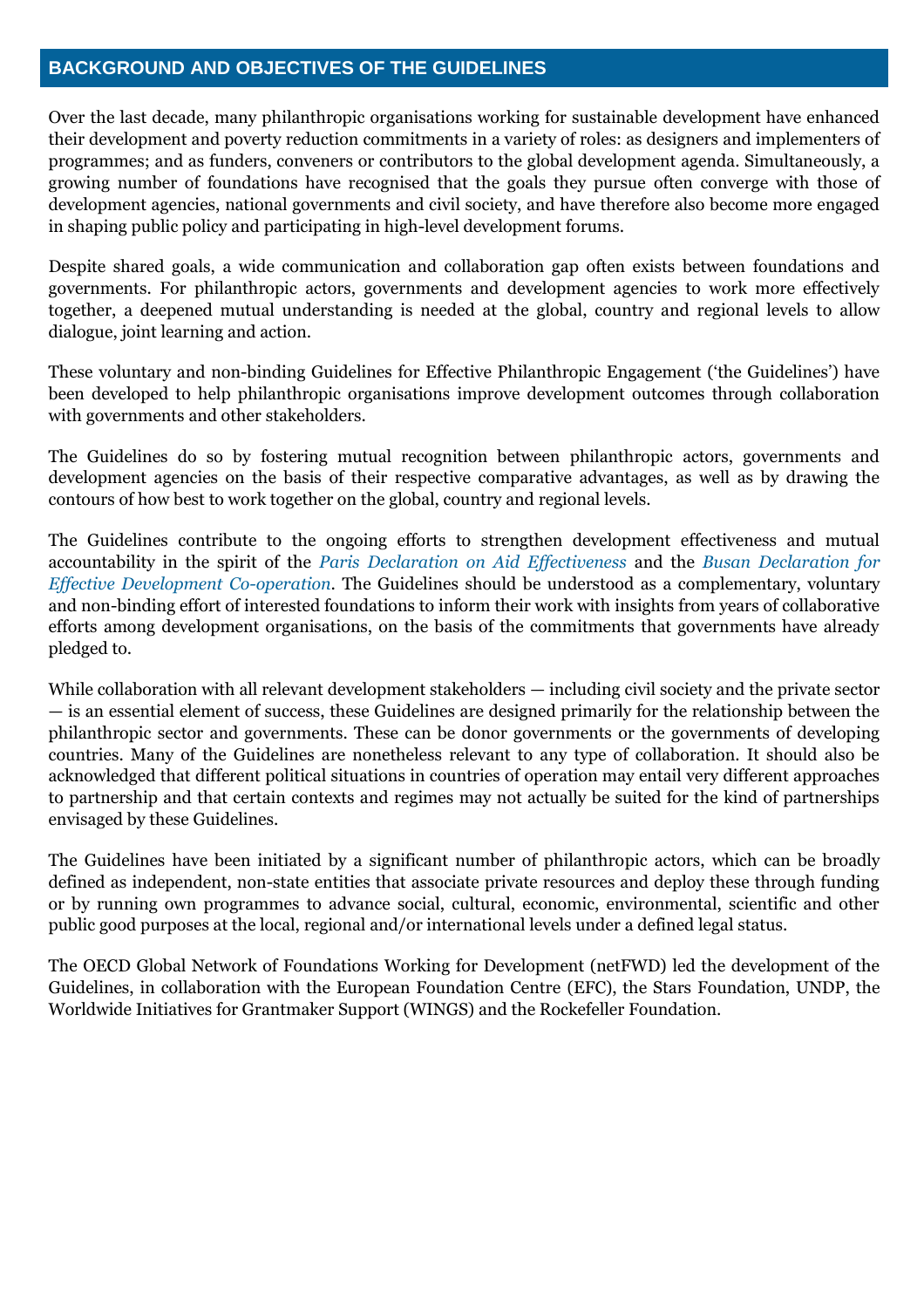# **DIALOGUE**

- 1. Foundations engaging in partnerships or collaboration to create scale and impact in development, (hereafter "we") acknowledge the importance of **multi-level dialogue** and coordination between foundations, governments, and other development stakeholders to strategize our work more purposefully within the context of global, national, and regional efforts already underway.
- 2. We recognise the value of **inclusive and systemic dialogue** between foundations, governments and other development stakeholders. This may entail participation in policy-setting processes, development of frameworks, community dialogues, public-private partnerships, or other approaches that carefully assess and engage the public, private, and civil society interests affected by an intervention. This also entails creating or improving spaces for innovation, and listening to, **involving and empowering local actors**, in recognition of the vital role they play in addressing development challenges.
- 3. We seek to complement and accelerate development efforts by focusing on where **the comparative advantages of philanthropy**- such as risk tolerance and responsiveness- are best targeted.

# **DATA/ knowledge sharing**

- 4. We acknowledge the importance of **using timely and accurate data to support better decision-making** in our own operations as well as the value that we derive from understanding our respective intentions and learning from successes and failures.
- 5. We will **share our knowledge and experience across sectors** in an effort to improve effective engagement among different types of organizations working to improve development outcomes. This also includes making data available for statistical collection purposes by national and global bodies to enhance data comparability, complementarity and capacity to improve research and analysis. We acknowledge that in some political contexts sharing data about our grantees may not be practical or wise and we will be sensitive to local contexts. We will also share data with new, emerging philanthropic actors interested in development.
- 6. We aim to amplify the effectiveness of our efforts by working together more closely with other foundations, governments, and development actors on a **broad range of data and knowledge sharing**. This could include the sharing of data on **spending and inputs as well as other types of knowledge such as due diligence assessments, impact evaluations**, problem analysis and context-specific evidence.

# **PARTNERING**

- 7. We acknowledge that **philanthropic collaboration happens at different levels** (specific local projects, multi-year programmes, policy, advocacy) and **through different approaches** (building the capacity of local partners, funding pilots, bringing initiatives with demonstrated impact to scale, supporting research, convening etc.) and that all these levels and approaches offer vast potential for increasing impact and supporting innovation through more effective partnering.
- 8. We seek to enhance our collective engagement in these different dimensions using the variety of tools at our disposal, including **grants, programme-related investments, training and convening in support of profit and non-for profit initiatives**. This also entails listening to and empowering local partners and contributing to developing a more **conducive enabling environment** for philanthropy in which our local partners can thrive and operate more effectively.
- 9. We aim to **initiate and consolidate partnerships across sectors** that enhance synergies and leverage the distinct **comparative advantages** of each partner (philanthropic, government and other development actors) towards advancing a shared vision for a more inclusive, and sustainable world.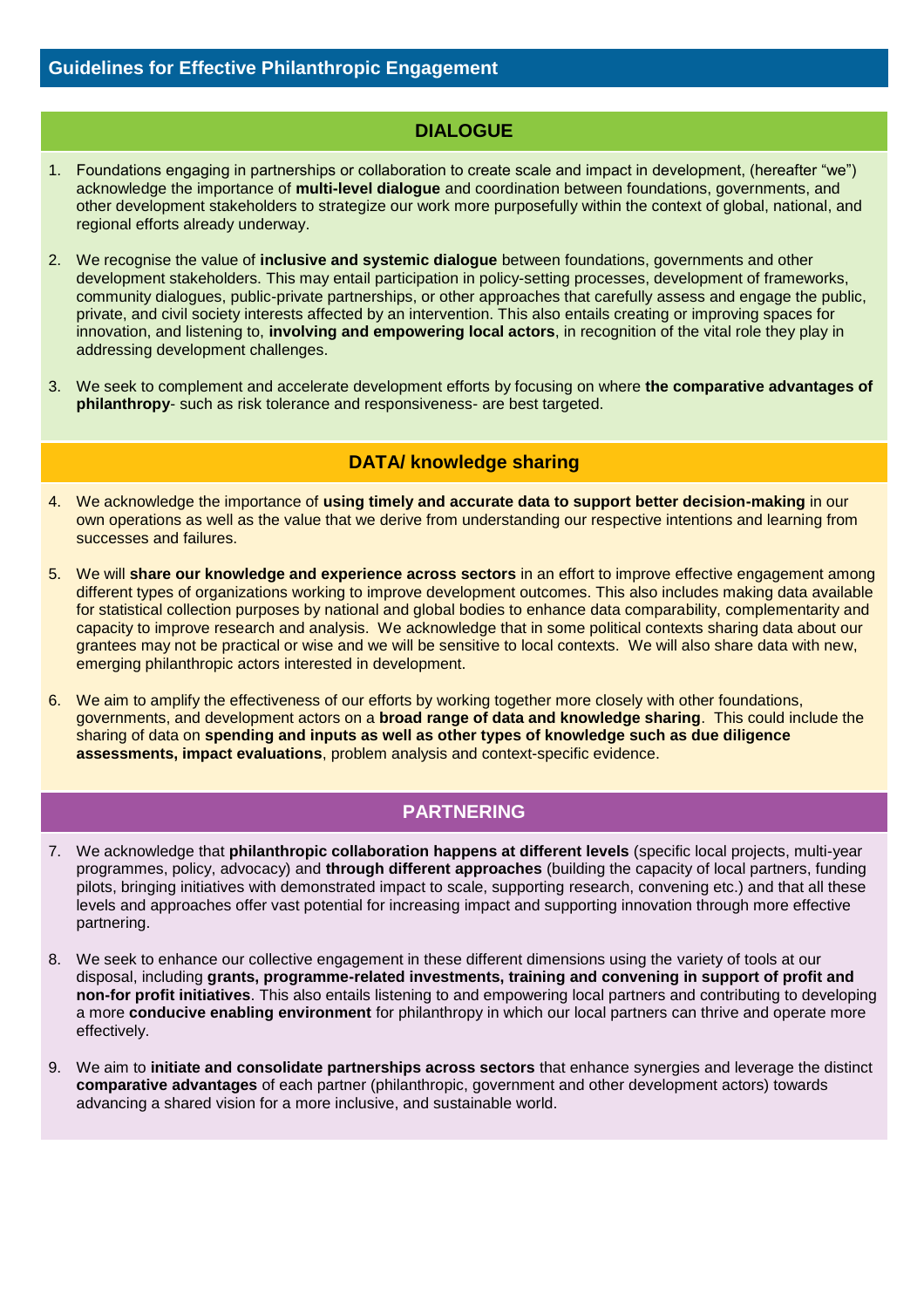The Guidelines are the product of a comprehensive consultation process at the global and local levels during the first semester of 2014 to ensure an inclusive drafting process as well as to gather feedback on their timeliness and relevance.

At the *First High-Level [Meeting of the Global Partnership for Effective Development Co-operation \(GPEDC\)](http://effectivecooperation.org/hlm2014/)*, held in Mexico in April 2014, the Guidelines were presented in plenary and further discussed during a side event dedicated to the engagement of governments with the philanthropic sector. The final Communiqué explicitly cites them: *"We acknowledge the added value that philanthropic foundations bring to development co-operation. In particular, we welcome the voluntary Guidelines for Effective Philanthropic Engagement developed in conjunction with the OECD Network of Foundations Working for Development and encourage continuous multi-stakeholder dialogue and co-operation as appropriate to foster their implementation and follow-up"* (GPEDC Communiqué, 2014).

Building on the political acknowledgement by the Global Partnership at its High-Level Meeting, a fieldoriented discussion is now warranted to take stock of how the Guidelines can help support enhanced philanthropic engagement at the country level.

The country pilots are based on the Guidelines' objective of enhancing collaboration between foundations and government in support of more impactful development, applied to the country context. However, the pilots are also more ambitious as they allow to collect data and input on the relationship between foundations and governments while, on that basis, help local stakeholders identify concrete steps – in the form of an "action plan" – for more effective collaboration in the future.

Specifically, in Phase I, the pilots help assess the nature of engagement between foundations and government, as well as capture experiences, obstacles, good practice and expectations from both sides, through the use of a questionnaire (one for foundations, one for government). In Phase II, during one to two workshops, the participating actors co-develop a set of recommendations and possible targets to be jointly achieved ("action plan"), highlighting how engagement between foundations and the government can be made more effective.

The selection of pilot countries stems from demand from philanthropic actors themselves, in countries where there is both a vibrant philanthropic scene and where the government is willing to further engage with philanthropic actors. **Pilots are currently being implemented in India, Mexico and Myanmar, while discussions are ongoing in other countries, such as South Africa**.

For each pilot, actors involved have to identify up to two themes of interest to domestic foundations. While not directly be derived from the framework or the exact wording of the Sustainable Development Goals, the country-specific selected themes are likely to resonate with the SDGs, as well as with national development priorities. Themes could thus include youth empowerment, entrepreneurship, health or gender.

# **Pilot Methodology**

The country pilots are sequenced as follows:

- 1. Identification of **lead actors** to be involved, i.e. the local partners
- 2. Identification of other actors to take part in the pilot:
	- Domestic and international foundations
	- Relevant government actors to be involved at national level
	- Bilateral donor governments (e.g. DFID, USAID, GIZ) as well as multilaterals (World Bank, UN)
	- *Optional:* Selected implementing partners (social entrepreneurs, NGOs, etc.)
- 3. Preliminary discussion with lead philanthropic partners to determine the **1-2 themes of focus** of the pilot, preferable related to the SDGs and the national development strategy.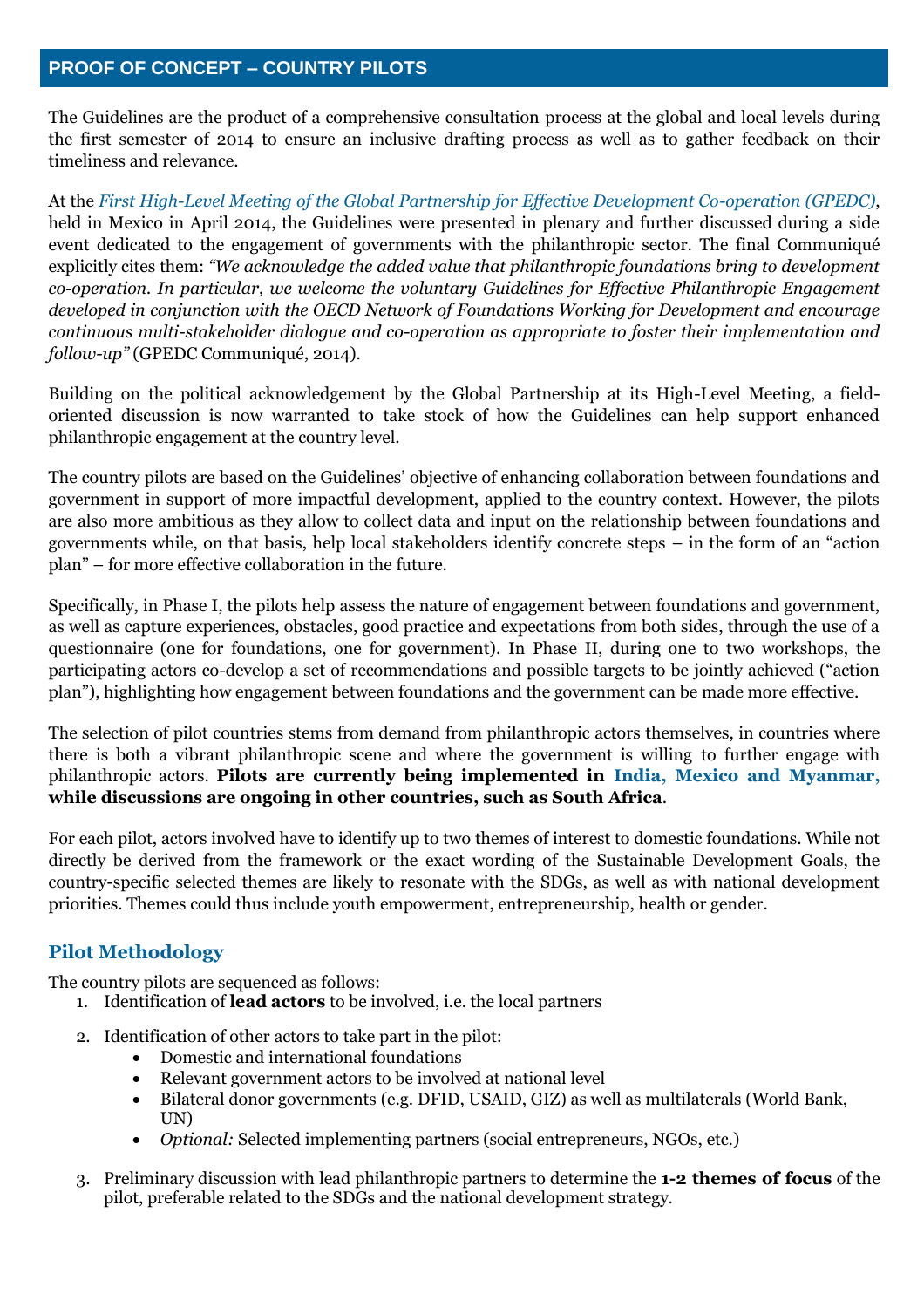- 4. The dialogue is launched in country with a **kick-off or 'step zero' meeting** which will consist of a **locally held discussion** (1/2 day) bringing all relevant actors (foundations, government representatives and other lead institution) around the table, with support from OECD netFWD. This initial meeting aims to give a general introduction of the pilot to ensure all participating actors are on the same page regarding the objectives, the methodology, what is expected from them, next steps, etc.
- 5. **PHASE I:** A diagnostic **assessment of the nature of engagement between foundations and government is conducted to capture past experiences, current collaboration practices, obstacles and expectations for the future**. This assessment is carried out through two questionnaires – one for foundations, one for government officials – and sent by a local consultant. The questionnaires entail a mix of questions addressing both general issues related to the Guidelines that will allow comparisons between countries, and more country-specific ones. A few additional questions may be added to identify the foundations and governments actors working on the theme(s) of focus, in order to engage them more deeply in Phase II. The questionnaire will be shared with as many foundations as possible, even if a smaller number of them might eventually participate in the whole pilot.
- 6. **PHASE II:** Once the consultant has analysed the data collected through the questionnaires, participating actors will meet for the second time. One or two **workshops will be organised around the identified focus theme(s)**, bringing together foundations, relevant government actors as well as other development stakeholders as relevant. During these workshops, the consultant will share the findings of the diagnostic assessment and kick start discussions on how challenges could be overcome and how existing opportunities strengthened for enhanced collaboration. They **will lead to the development of recommendations and possible targets ("action plan")**, co-designed by the participating actors (see next paragraph).
- 7. The final output of each pilot will be a **case study** consisting of: 1) a diagnostic assessment of the nature of engagement between foundations and government based on the results of the questionnaire, including challenges and opportunities identified during workshop discussions; 2) a country-specific set of recommendations and possible targets ("action plan") highlighting how engagement between foundations and the government can be made more effective.

*For further information on the Guidelines country pilots and their methodology, please contact the [OECD netFWD Secretariat.](mailto:dev.foundations@oecd.org)*

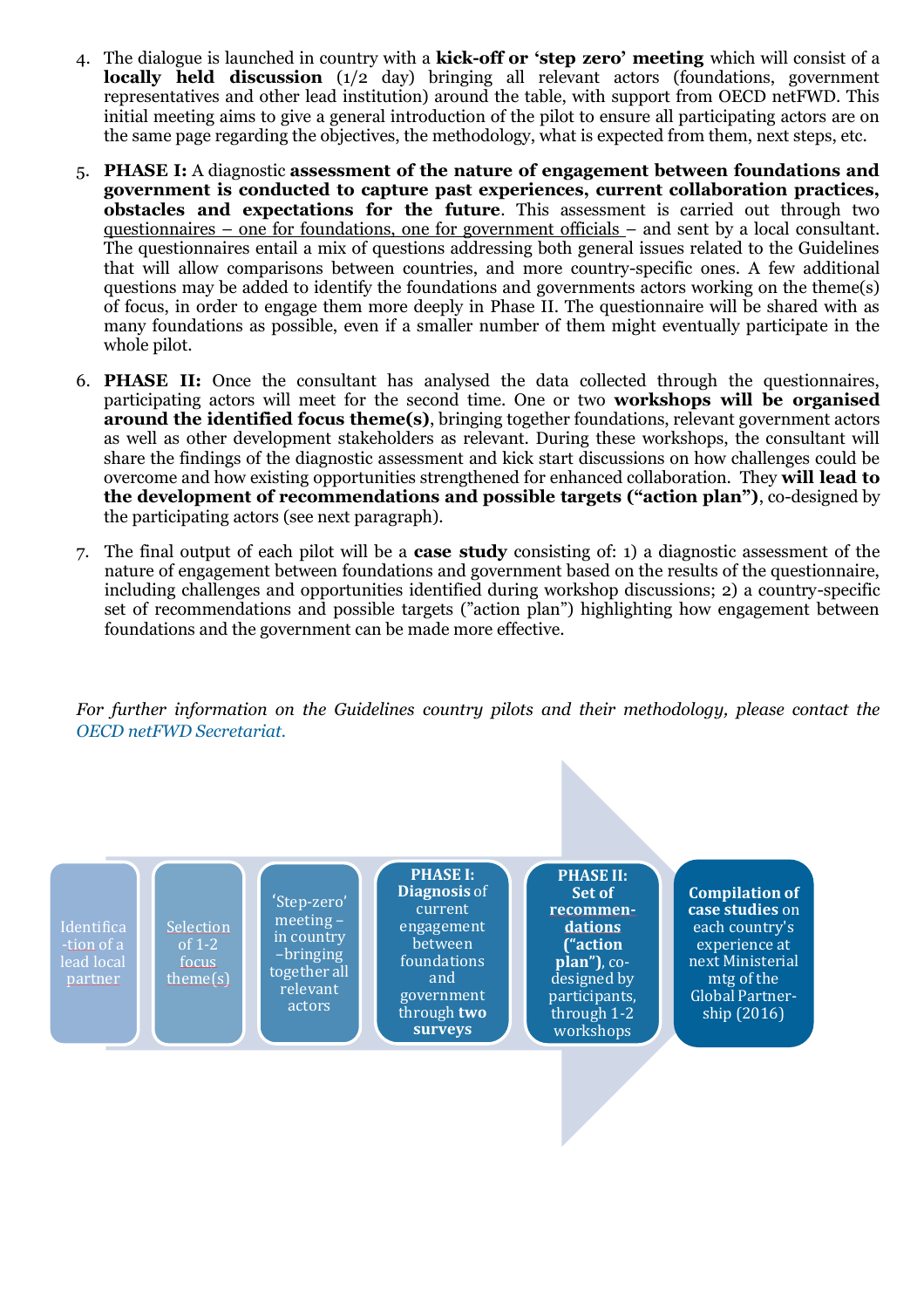# **Glossary of Terms**

- **Philanthropic actors :** Philanthropic actors can be defined as independent, non-state entities that associate private resources and deploy these through funding or by running own programmes to advance social, cultural, economic, environmental, scientific and other public good purposes at the local, regional and/or international levels under a defined legal status.
- **Philanthropic engagement:** Philanthropic engagement describes the targeted interventions of philanthropic actors that seek to contribute to a greater social good. Engagement can take place in many different ways, and can encompass funding, operations, policy dialogue and advocacy, as well as in-kind assistance, and can be take place at the global, regional, national and local levels.

#### **Additional Resources<sup>1</sup>**

#### *Dialogue*

 $\overline{a}$ 

Several national, regional and global organisations provide opportunities for dialogue and learning among actors interested in development issues. Among them are:

- **African Grantmakers Network**: continent-wide network of philanthropic organisations *[www.africangrantmakersnetwork.org](http://www.africangrantmakersnetwork.org/)*
- **Association of Charitable Foundations:** association for Trusts and Foundations in the UK *[www.acf.org.uk](http://www.acf.org.uk/)*
- **Avina**: foundation that supports collaborative process of different development actors *[www.avina.net](http://www.avina.net/)*
- **CIVICUS** (World Alliance for Citizen's participation): alliance and network of members on local and international levels *[www.civicus.org](http://www.civicus.org/)*
- **DAPHNE** (European Funding Network): programme of European Funding Network that is aimed at protecting vulnerable citizens from violence and protecting children's rights *[www.europeanfundingnetwork.eu](http://www.europeanfundingnetwork.eu/)*
- **DFID**: Department for International Development, Government of the UK *[www.gov.uk/government/organisations/department-for-international-development](http://www.gov.uk/government/organisations/department-for-international-development)*
- **ECOSOC**: Economic and Social Council of the UN *[www.un.org/fr/ecosoc/](http://www.un.org/fr/ecosoc/)*
- **EFC:** European Foundation Centre *[www.efc.be](http://www.efc.be/)*
- **EVPA**: European Venture Philanthropy Association *[http://evpa.eu.com](http://evpa.eu.com/)*
- **GPEDC:** Global Partnership for Effective Development Co-operation *[www.effectivecooperation.org](http://www.effectivecooperation.org/)*
- **RedEAmerica**: a thematic network of philanthropic actors founded by the Inter-American Foundation *[www.redeamerica.org](http://www.redeamerica.org/)*
- **Institute for Philanthropy UK**: organisation that provides education and thought leadership in strategic philanthropy *[www.instituteforphilanthropy.org](http://www.instituteforphilanthropy.org/)*

<sup>1</sup> This list of resources is non-exhaustive. We seek to expand it up as we move through the consultation and piloting phase, and highly encourage foundations or other actors to approach the netFWD Secretariat (*[dev.foundations@oecd.org](mailto:dev.foundations@oecd.org)*) with suggestions for additional resources.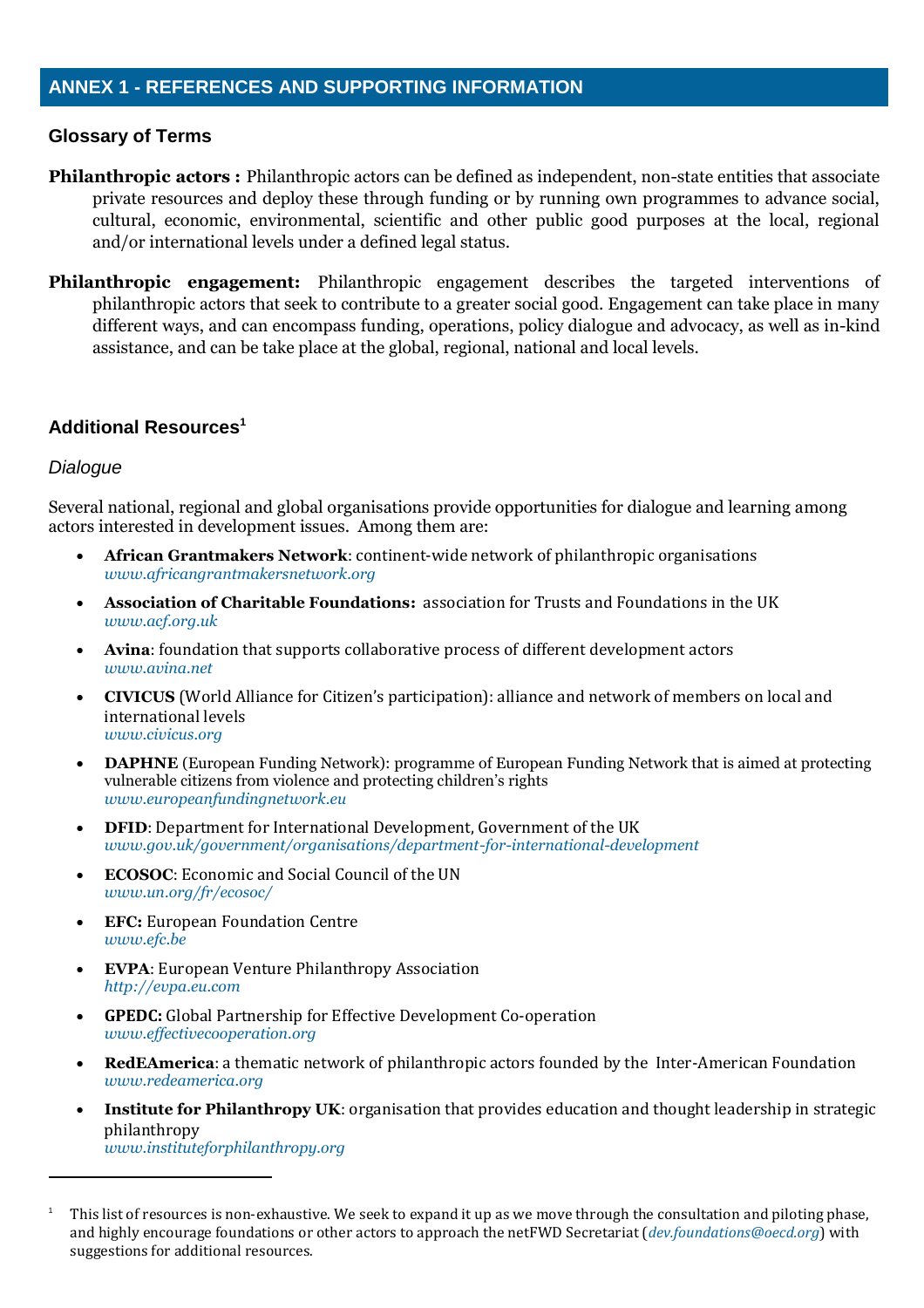- **netFWD**: OECD Global Network of Foundations Working for Development *[www.oecd.org/site/netfwd/](http://www.oecd.org/site/netfwd/)*
- **Oak Foundation**: group of Foundations based in a number of countries *[www.oakfnd.org](http://www.oakfnd.org/)*
- **OCDE**: Organisation for Economic Co-operation and Development *[www.oecd.org](http://www.oecd.org/)*
- **OECD Development Centre** *[www.oecd.org/dev/](http://www.oecd.org/dev/)*
- **Post-2015 development framework and Sustainable Development Goals**: reference to the post RIO-20 Conference discussion with the focus on sustainable development *[www.un.org/fr/ecosoc/about/mdg.shtml](http://www.un.org/fr/ecosoc/about/mdg.shtml)*
- **Stars Foundation**: foundation that invests in already effective initiatives that support children *[www.starsfoundation.org.uk](http://www.starsfoundation.org.uk/)*
- **UNDP:** United Nations Development Programme *[www.undp.org/content/undp/en/home.html](http://www.undp.org/content/undp/en/home.html)*
- **WINGS**: -Worldwide Initiatives for Grantmaker Support *[www.wingsweb.org](http://www.wingsweb.org/)*

#### *Data*

- **International Aid Transparency Initiative (IATI)**  *[www.aidtransparency.net](http://www.aidtransparency.net/)*
- **Foundation Center** *[www.foundationcenter.org](http://www.foundationcenter.org/)*
- **Data Charter of the Worldwide Initiatives for Grantmaker Support**  *[www.wingsweb.org/?page=data\\_charter](http://www.wingsweb.org/?page=data_charter)*

# *Partnerships*

- *From Blueprint to Scale, a study of the comparative advantage of philanthropy in impact investing, <http://acumen.org/idea/from-blueprint-to-scale/>*
- **Paris Declaration on Aid Effectiveness – agreement on Aid Effectiveness collaboration based on 5 core principles.**  *[www.oecd.org/dac/effectiveness/parisdeclarationandaccraagendaforaction.htm#Paris](http://www.oecd.org/dac/effectiveness/parisdeclarationandaccraagendaforaction.htm#Paris)*
- *Philanthropists and aid donors must join forces in these straitened times* **:** The Guardian *[www.theguardian.com/global-development/poverty-matters/2013/aug/30/philanthropists-official-donors](http://www.theguardian.com/global-development/poverty-matters/2013/aug/30/philanthropists-official-donors-aid-effectiveness)[aid-effectiveness](http://www.theguardian.com/global-development/poverty-matters/2013/aug/30/philanthropists-official-donors-aid-effectiveness)*